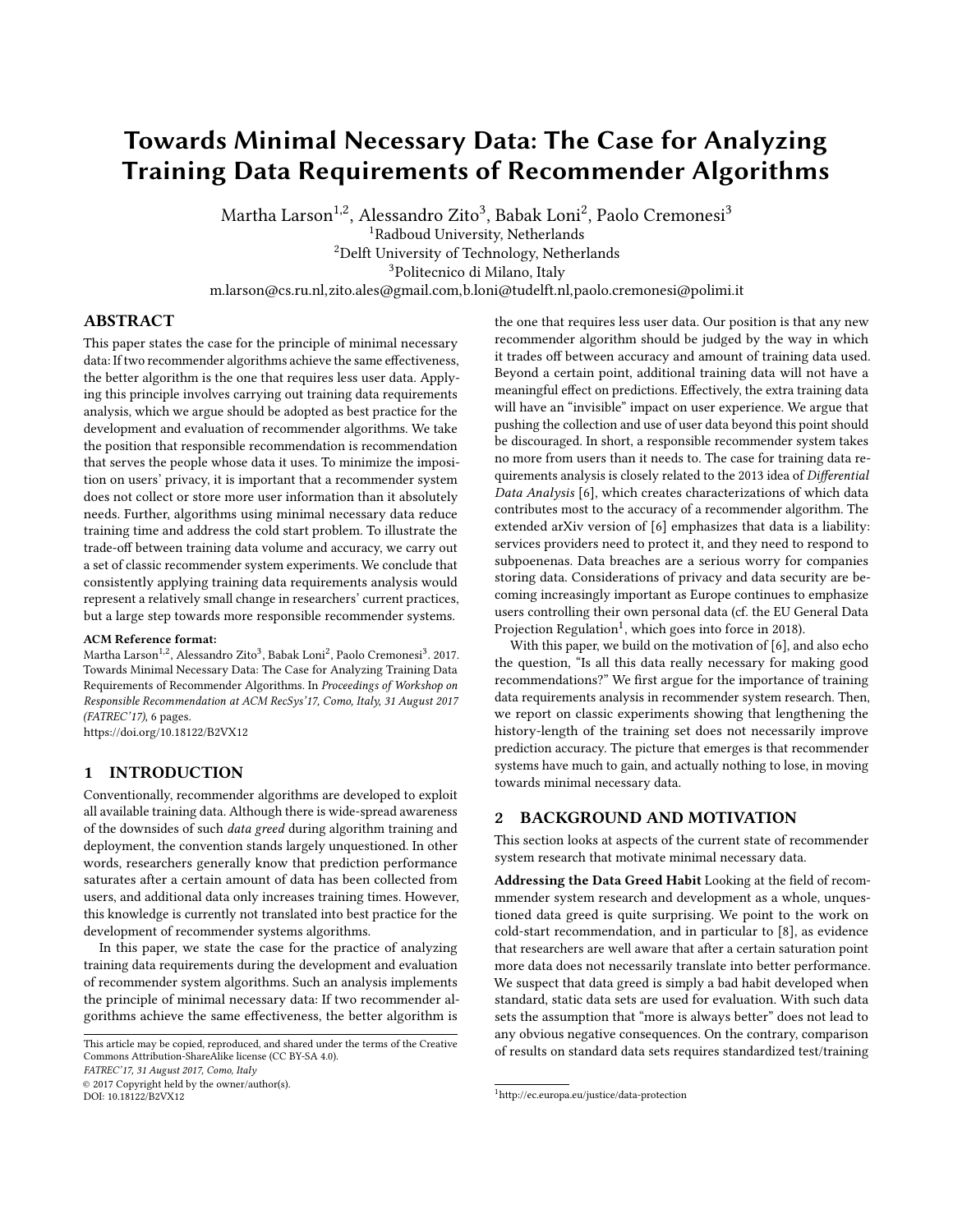splits. In other words, using less than all available data is actually associated with faulty methodology. Adopting training data analysis as a best practice would maintain comparability between research results, while at the same time allowing application of minimal necessary data.

Fulfilling Non-Functional Requirements Recent years have seen a push towards evaluating recommender systems with respect to not only functional, but also non-functional requirements [\[26\]](#page-5-3). During this time, analysis of resource use has become more common in the literature, and the development of algorithms with unnecessary computational complexity or high response time has been discouraged. Training data requirements analysis is another form of resource analysis that supports understanding of the practical usefulness of recommender algorithms in real-world settings. Seen in this way, minimal necessary data is a continuation of an existing evolution.

Ensuring User-centered Recommendation Recently, research studies have demonstrated that algorithm accuracy does not necessary play a dominant role in the reception of a recommender system by users [\[7,](#page-5-4) [10\]](#page-5-5). If performance improvements achieved by using more data to train a recommender system are too slight or subtle for users to notice, the additional data is adding no value, and should not be used. We understand responsible recommendation as recommendation that serves the people whose data it uses. Conscientious service of users requires formulating an explicit definition of success that characterizes the goals of the recommender system. The definition should contain a specification of the trade-off between accuracy levels and user experience. Such a definition throws a spotlight on where recommender systems are collecting, storing, and using data that is not needed. Using more data than needed imposes on users' privacy, and, collecting user data that does not serve a specific goal cannot be justified.

In sum, if the convention of data greed has no principled justification, and the recommender system community is already focusing on non-functional requirements and user experience, it is an obvious and relatively small step to focus on minimal necessary data.

## 3 RELATED WORK

Here, we overview previous work related to trade-offs between training data volume and recommender system prediction performance.

## 3.1 Analyzing Training Data Requirements

Papers analyzing training data requirements are scattered throughout the recommender system literature. In 2008, [\[27\]](#page-5-6) evaluated the performance of algorithms on the NetFlix Prize dataset against the number of users in the training data. There is a clear saturation between 100,000-480,000 users, i.e., the algorithm does not achieve continued improvement. The plot is on log scale, and the authors are focused on what can be achieved by 0-100,000, and do not mention the saturation effect. Also in 2008, [\[21\]](#page-5-7) analyzed the impact of the number of using ratings on news item recommendation. In 2010, [\[22\]](#page-5-8) analyzed the number of weeks of training data on the recommendations of seminar events at a university. On the whole, we find that attention to minimal necessary data has been the exception rather than the rule.

#### 3.2 Doing More with Less

In addition to work that looks at the impact of training data volume on specific algorithms, other work is dedicated to actually developing algorithms that do more with less. In the general machine learning literature, there is clear awareness that certain algorithms are better suited than others for performing under conditions of limited data, e.g., [\[11\]](#page-5-9). Here, we mention some other examples of work that we are closely connected to. Cold start is the classic case in which recommender system algorithms must be capable of doing more with less. Different sizes of datasets have been studied in order to investigate different levels of cold start [\[8,](#page-5-2) [9\]](#page-5-10). Further [\[8\]](#page-5-2) shows that there is a difference between algorithms with respect to data requirements. The idea of minimal necessary data can be seen as the proposal to take the ability of algorithms designed to address cold start conditions and applying it as broadly as possible.

In [\[23\]](#page-5-11), we touched on the privacy benefits of algorithms that do not need to store data in association with user IDs for long periods. Explicit attention to minimal necessary data will promote the development of such algorithms. We note that algorithms that use minimal personal data are useful to address news recommendation, where user IDs might be unstable or unavailable [\[16\]](#page-5-12).

## 3.3 Timed-based Training Data Analysis

The closest work to the experiments presented in this paper is work on time-aware recommender systems. The survey article [\[4\]](#page-5-13) discusses techniques that weight ratings by freshness and mentions that the more extreme version of such an approach is time truncation, i.e., actually dropping ratings older a specified threshold. They authors cite only two time-truncation papers. The first is [\[5\]](#page-5-14), which demonstrates that using information near the recommendation date improves accuracy on the CAMRa 2010 Challenge. The second is [\[13\]](#page-5-15), which reports interesting results using a time-window filtering technique intended to capture fluctuations in seasonal demand for items. Perhaps the most well-known work on time-aware recommendation is Collaborative Filtering with temporal dynamics [\[18\]](#page-5-16). Here, we adopt [\[18\]](#page-5-16) as a baseline to demonstrate the effect of time truncation above and beyond time-based weighting.

### 4 EXPERIMENTAL SETUP

Next, we turn to a set of experiments that illustrate the trade-off between data volume and prediction accuracy using a timed-based training data requirements analysis. In this section, we describe our data sets, recommender algorithms, and analysis methodology. Our experiments support the position that this trade-off should not be considered a a tweak to be taken care of by engineers at deployment time. Rather, training data size has substantial measurable impact in common experimental set ups used by recommender system researchers. Here, we study time truncation since it is a well-established method for identifying training data that is less valuable. We emphasize that other approaches, such as sampling, are important for training data requirements analysis.

## 4.1 Data sets

We choose to experiment on three data sets. The data sets were chosen because of their long temporal duration, and the fact that they are widely used, which supports reproducibility. The first two,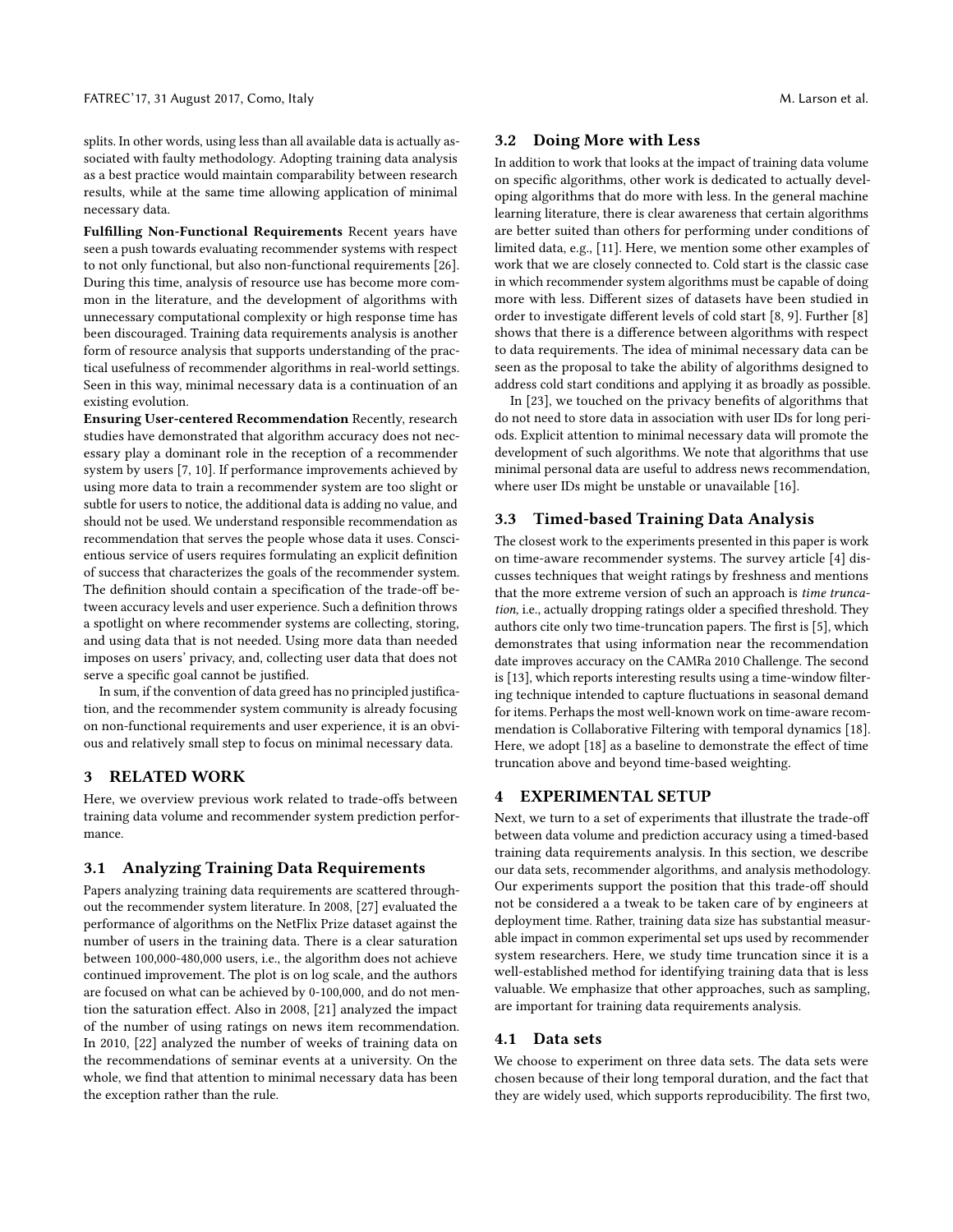MovieLens 10M and NetFlix were selected because they are 'classic', in the sense that they are well understood by the community. The third, a dataset from Amazon, is representative of a highly sparse recommender problem.

Basic statistics of the datasets are shown in Table 1. We briefly mention the temporal ranges and further details about each. The MovieLens 10M dataset [\[14\]](#page-5-17) has a data range from January 1995 to January 2009 (14 years). The Netflix dataset[\[3\]](#page-5-18) was collected between October 1998 and December 2005 (7 years). To make the dataset size manageable we randomly selected 10% of users. We observed that our sample is big enough to cover almost all the movies and that the distribution of ratings has the same shape in the sample and in the original dataset. Furthermore, the temporal window of the sample is almost as long as the original dataset.

The Amazon dataset [\[19\]](#page-5-19) consists of ratings collected from June 1995 to July 2005 (10 years). We use only the products that belong to the four main product groups: books, DVDs, music and videos.

| Dataset  | #Users    | #Items  | #Ratings | Density |
|----------|-----------|---------|----------|---------|
| $ML-10M$ | 69.878    | 10.681  | 10M      | 4.47%   |
| Netflix  | 480.180   | 17.770  | 100.5M   | 1.2%    |
| Amazon   | 1.553.447 | 401.961 | 7.5M     | 0.001%  |

Table 1: Datasets statistics

## 4.2 Recommender framework

We use four different algorithms to train our models. The experiments are implemented using WrapRec [\[20\]](#page-5-20), an open source evaluation framework for recommender systems. The experiment were run on a machine with 16 CPU cores with clock speed of 2.3 GHz and 16 GB of memory. The following algorithms are used in this work where the first three are used for rating prediction and the last one is used for the top-N ranking task.

Biased Matrix Factorization (BMF): This method [\[18\]](#page-5-16) is the most widely-used model-based algorithm for rating prediction problems. This method is the standard Matrix Factorization model with user, item and global biases. In this work, we used the MyMediaLite [\[12\]](#page-5-21) implementation of BMF with its default hyper-parameter values. The optimization algorithm is Stochastic Gradient Descent (SGD) with a learning rate of 0.01. The latent factors are initialized with a zero-mean normal distribution with standard deviation of 0.1. The number of latent factors, however, is varied. Our experiments demonstrate the effect of latent factors.

Factorization Machines: Factorization Machines [\[24\]](#page-5-22) are stateof-the-art models for rating prediction problems. In this work, we used the more advanced optimization method of Markov Chain Monte Carlo (MCMC), that is implemented in LibFm [\[24\]](#page-5-22). The only hyper-parameter of the MCMC algorithm, i.e., the standard deviation of the initializer distribution, is set to 0.1, the default value in the LibFm implementation [\[24\]](#page-5-22).

Time-Aware Factor Model: This method [\[17\]](#page-5-23) is also a latent factor model for rating prediction problems. The temporal effect of user preferences is modeled with a time-dependent bias function. This method yielded top performance in the Netflix prize. The hyper-parameters are the default values of the MyMediaLite implementation of Time-Aware model.

<span id="page-2-0"></span>

Figure 1: An Overview of the sliding process.

<span id="page-2-1"></span>

Figure 2: Representation of sliding window for one fold.

Bayesian Personalized Ranking (BPR): This method [\[25\]](#page-5-24) is an state-of-the-art method for ranking problems where the learning involves optimization for ranking. Since this method is designed for datasets with unary positive-only feedback, we consider the ratings above user average rating as a positive feedback. BPR uses SGD for optimization. The learning rate is set to 0.05 and the standard deviation of the initializer is set to 0.1.

#### 4.3 Sliding-window Cross-validation

Our experiments use sliding window cross-validation, which allows us to maintain the temporal ordering of the data (also referred to as 'forward chaining'). We start by partitioning the data into 11 temporal segments. Each fold of the cross-validation consists of a data window that is split into test and training data. The test data consists of the temporally most recent segment. To create multiple folds, the data window is slid backwards in time by one segment, such that the test data is different for each fold. The sliding process is illustrated in Figure [1.](#page-2-0) We vary the size of the training dataset by increasing its history length, i.e., the length of time that the training dataset extends into the past. We test seven history lengths, indicated by the arrows in Figure [2.](#page-2-1) Each history length is created by adding one segment to the next-shortest history length. Since our initial split created 11 segments, increasing the history length by one segment means increasing the training data by 10%.

Our data partitioning method makes it possible to validate the results using a training set up to the length of seven segments preceding the test set in each fold. We could have extended the training set with additional segments, but, as we will see in the next section, seven are sufficient to illustrate the phenomenon of saturation that motivates our research. We also noted that the different datasets have different trends in density development as the history length of the training set grows longer. Although we do not measure it formally here, this gives us confidence that the effects we observe are not caused by density trends.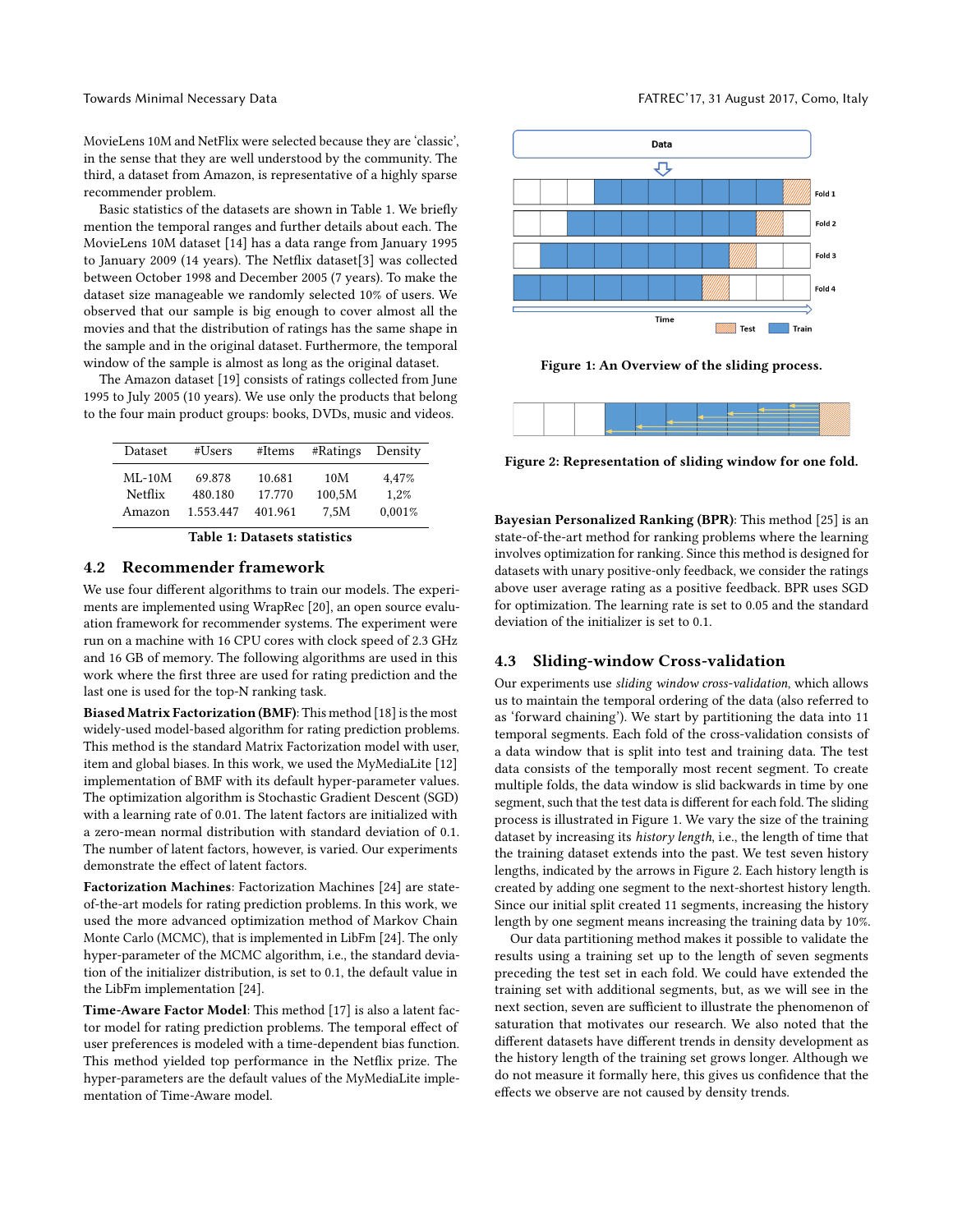<span id="page-3-0"></span>

Figure 3: Empirical comparison of the performance and the training time of the two methods of BMF and FM on our three datasets with respect to the training set size (history-length of training set measured in segments).

## 5 EXPERIMENTS AND RESULTS

We perform three different experiments in order to observe the effect of increasing the history length based on different models.

#### <span id="page-3-1"></span>5.1 Impact of Training Data History-Length

In this experiment, we apply our recommender algorithms while increasing the training set size by extending the history-length of the training window (see Figure [1\)](#page-2-0). The experiment has a relatively a naïve formulation: we simply observe what happens when we apply time-truncation when training classic recommender system algorithms out of the box. For this experiment, we used Biased Matrix Factorization (BMF) and Factorization Machines (FM). The performance of the models are evaluated using the Root Mean Squared Error (RMSE) metric. We also measured the training time of the two models based on different number of segments. Both models were trained with 30 iterations and 10 latent factors. As can be seen in Figure [3,](#page-3-0) as the history length of the training dataset increases, a certain saturation effect can be observed with all three datasets. At the same time, the training time increases linearly with the history length. The saturation is quite dramatic with MovieLens 10M. However, in all cases there is a clear fall off in the added value of extra data once the training set reaches a certain size. These results show that a large reduction of training data requires a relatively small trade-off of prediction accuracy.

Next, we dive more deeply to investigate whether the choice of the number of latent factors explains the saturation effect. The left column of Figure [4](#page-4-0) shows the influence of the number of latent

factors. For this experiment, we use the BMF model and two data sets, MovieLens 10M and Netflix. The figures confirm that the saturation effect dominates the impact of the choice in the number of factors. In other words, increasing the number of latent factors does not necessarily cause the model to benefit from more data.

## <span id="page-3-2"></span>5.2 Exploiting Temporal Dynamics

In this section, we look more closely at temporal effects. The purpose of this experiment is to eliminate the possibility that the observations in the previous section can be attributed to time-truncation acting as a primitive method for incorporating temporal dynamics into a model. We use the time-aware factor model, introduced in [\[17\]](#page-5-23), where the temporal aspect of user preferences are exploited using a time-dependent bias function. We use same procedure as in previous experiments to increase the size of the training set. The middle column of Figure [4](#page-4-0) reports results on the MovieLens 10M and Netflix datasets. The fact that we find saturation effects using an algorithm that models temporal dynamics, suggests that timetruncation of training data should be used in addition to exploiting temporal dynamics.

### 5.3 Top-N Recommendations

Next, we turn to Top-N Recommendation and explore the effect of training set size on a learning-to-rank method. We used Bayesian Personalized Ranking (BPR) [\[25\]](#page-5-24) to train our model, and report results in terms of recall at three different cut-off levels N. We used same number of iterations and latent factors as the naïve experiment (Section [5.1\)](#page-3-1). To calculate recall, we apply a procedure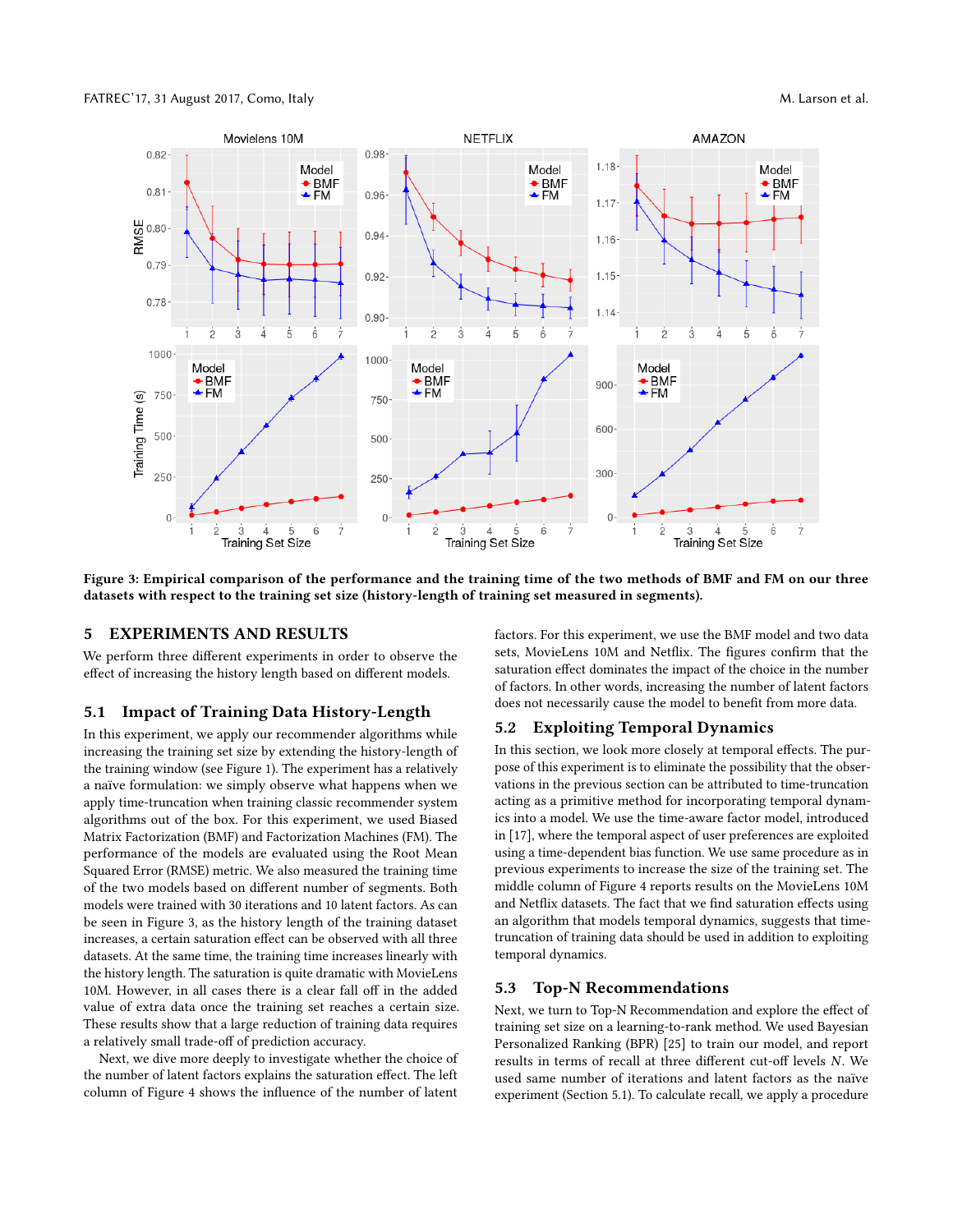<span id="page-4-0"></span>

Figure 4: The effect of number of latent factors (left column), saturation effect on the time-aware latent factor model (middle column) and the effect of history-length size on a ranking model (right column)

known as one-plus-random [\[9\]](#page-5-10): For each test point, 1000 random items that are not rated by the user are sampled and the target item is added. This set of 1001 items are ranked using the trained model. If the target item appears in one of the top-N positions of the ranked list, we count that test point as having achieved a hit. As can be seen in the right column of Figure [4,](#page-4-0) a smaller training set benefits more from additional data than a larger training set. The results are in this way comparable to what we found in our rating prediction experiments in Sections [5.1](#page-3-1) and [5.2.](#page-3-2) We also calculated performance with respect to Mean Reciprocal Rank (MRR), which is not depicted here for space reasons. For both recall and MRR, we observe diminishing returns effects.

#### 5.4 Discussion

Our experiments illustrate saturation effects as the size of the training dataset increases, but also reveal aspects of data reduction that are not yet thoroughly understood. Following the idea of Differential Data Analysis [\[6\]](#page-5-1), we would like to have insight into when and why we observe saturation, i.e., diminished returns from additional data. Users in the test set are likely to be represented in the segments temporarily closest to the test set. Ideally, we would like to understand how much of the effect can be attributed to pruning inactive users, and how much is related to taste/item shift, or its opposite, information redundancy. A detailed understanding of these effects would make it possible to designs schemes for data collection and retention that have minimal impact on user privacy. For example, if inactive users are no longer contributing to improving predictions, their data should simply be deleted.

When to apply time-truncation is not easy to predict. During our exploratory experiments, we found that prediction accuracy using the smaller data set MovieLens 1M, with 1M ratings and a time span of 3 years (leading to much shorter segments than with ML 10M), does not saturate. This effect suggests that further investigation is needed into the relationship between training data history length and performance for shorter history lengths. We believe, however, that very recent history is very valuable. For example, [\[15\]](#page-5-25) demonstrates the value of adding information on the most recent history items that the user has interacted with to the prediction for the current item using ML 1M. To better support privacy, we would like to give further consideration to user-specific data dropping, i.e., truncating specific user histories when certain conditions hold. For example, future research could focus on optimizing algorithms that exploit only the very most recent interactions of the user, and delete older interactions. Our initial experiments in this area revealed that it is not trivial. User truncation, could, however, ultimately lead to recommender systems that are not only privacy-sensitive, but also more even handed, and do not favor active users.

# 6 CONCLUSION AND OUTLOOK

In this paper, we have made a case for recommender systems research to adopt training data requirements analysis as a best practice when developing and evaluating new algorithms. Specifically, researchers developing a recommender system should explicitly analyze the trade-off between the amount of data that the system requires, and the performance of the system. When the improvement in prediction performance becomes negligible, more data